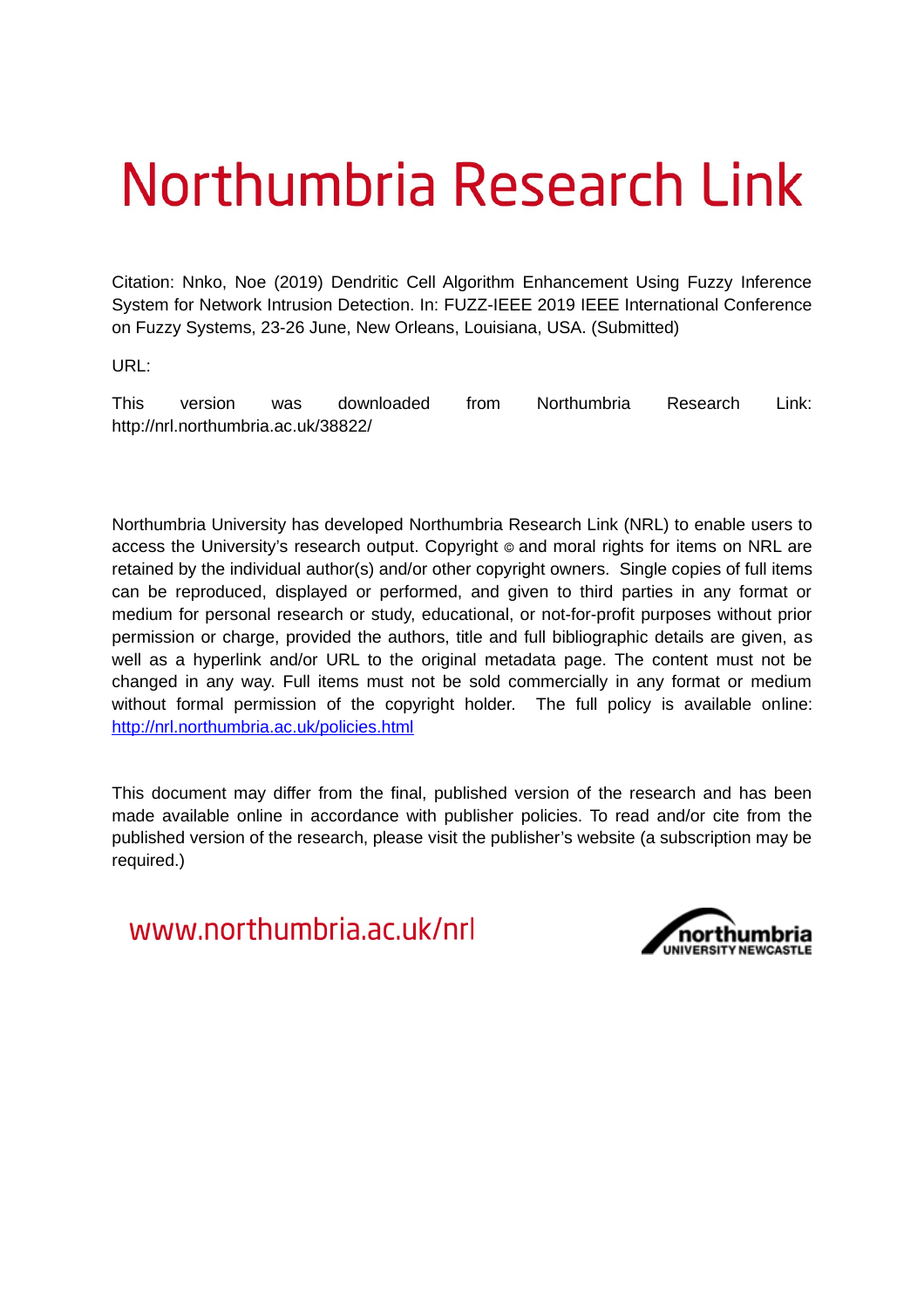# Dendritic Cell Algorithm Enhancement Using Fuzzy Inference System for Network Intrusion Detection

Noe Elisa, Longzhi Yang Department of Computer and Information Sciences Northumbria University Newcastle upon Tyne, UK Email:{noe.nnko, longzhi.yang}@northumbria.ac.uk Email: xfu@xmu.edu.cn Xin Fu School of Management Xiamen University Xiamen, China Nitin Naik Defence School of Communications of Information Systems Ministry of Defense, UK Email: nitin.naik100@mod.gov.uk

*Abstract*—Dendritic cell algorithm (DCA) is an immuneinspired classification algorithm which is developed for the purpose of anomaly detection in computer networks. The DCA uses a weighted function in its context detection phase to process three categories of input signals including safe, danger and pathogenic associated molecular pattern to three output context values termed as co-stimulatory, mature and semi-mature, which are then used to perform classification. The weighted function used by the DCA requires either manually pre-defined weights usually provided by the immunologists, or empirically derived weights from the training dataset. Neither of these is sufficiently flexible to work with different datasets to produce optimum classification result. To address such limitation, this work proposes an approach for computing the three output context values of the DCA by employing the recently proposed TSK+ fuzzy inference system, such that the weights are always optimal for the provided data set regarding a specific application. The proposed approach was validated and evaluated by applying it to the two popular datasets KDD99 and UNSW NB15. The results from the experiments demonstrate that, the proposed approach outperforms the conventional DCA in terms of classification accuracy.

*Index Terms*—Fuzzy inference systems, TSK+, Dendritic cell algorithm, Danger theory, Network intrusion detection.

### I. INTRODUCTION

The ubiquitous usage of computer networks and applications has led to the proliferation of cyber-attacks trying to access, destroy, steal or corrupt the information stored in computer and networked systems. Network intrusion detection systems (NIDSs) are developed purposely to identify intruders who attempt to access network resources without authority or permission. Generally, NIDSs can be divided into Misusebased (MNIDS) and Anomaly-based (ANIDS) [1]. In MNIDS, the signature of the known attacks are captured and stored in a database and the attacks are detected by matching their behaviours with the stored signatures [1]. Contrarily, ANIDS defines the behaviours of normal activities, then any traffic's behaviors which deviate from the pre-defined behaviours are treated as anomalies [1]. Different machine learning and artificial intelligence techniques have been exploited to develop ANIDS [2]–[5]. Artificial immune system (AIS) is a branch of computational intelligence which was introduced primarily for the purpose of developing NIDSs [6].

This work has been supported by the Commonwealth Scholarship Commission (CSC-TZCS-2017-717), and the Industry Academia Partnership Programme by Royal Academy of Engineering (IAPP1\100077).

The AIS employs mathematical and computational techniques to model the immune system behavior as a metaphor to a NIDS. The DCA is one implementation of the AIS algorithms which is developed by mimicking the immune danger theory and the functioning of human dendritic cells (DCs) [7]. To perform classification, the DCA goes through four phases namely initialization, context detection, context assessment and classification. Firstly, the DCA initialises a population of artificial DCs responsible for sampling the signals and data items (often referred to as antigens). Secondly, in its context detection phase, the DCA uses a weighted function to compute three output context values of co-stimulatory  $(CSM)$ , mature DC  $(mDC)$  and semi-mature DC  $(smDC)$  from its three categories of input signals namely safe signal  $(SS)$ , danger signal  $(DS)$  and pathogenic associated molecular pattern  $(PAMP)$ . Subsequently, the three output context values are passed to the context assessment and classification phases to generate the final class labels.

The DCA weighted function requires users to either manually pre-define the weights, often using the original weights proposed by the immunologists, or empirically derive the weights from the training dataset [7]. Note that, such weights may not produce optimal classification results based on two reasons. Firstly, the original weights proposed by the immunologist indeed works well with the UCI breast cancer dataset, but not necessarily for others [3], [8]. Secondly, the relationship between the context outputs and signal inputs may not be linear intrinsically for a given dataset, and thus the weighted function may fail regardless how good the weights are. Therefore, the main goal of this study is to use fuzzy inference system to generate the three output context values of the DCA to address both issues.

This paper proposes a non-linear approach that employs the TSK+ fuzzy inference method to compute the three output context values of the DCA [9]. Note that the network datasets are often very sparse, and TSK+ works well with sparse and imbalanced datasets; therefore, TSK+ is particularly applied in this work. In order to implement this approach, a datadriven rule base generation method is employed to generate three TSK fuzzy rule bases corresponding to the three output contexts of  $CSM$ ,  $smDC$  and  $mDC$ . Then, given the three input signal values, TSK+ fuzzy inference method is utilised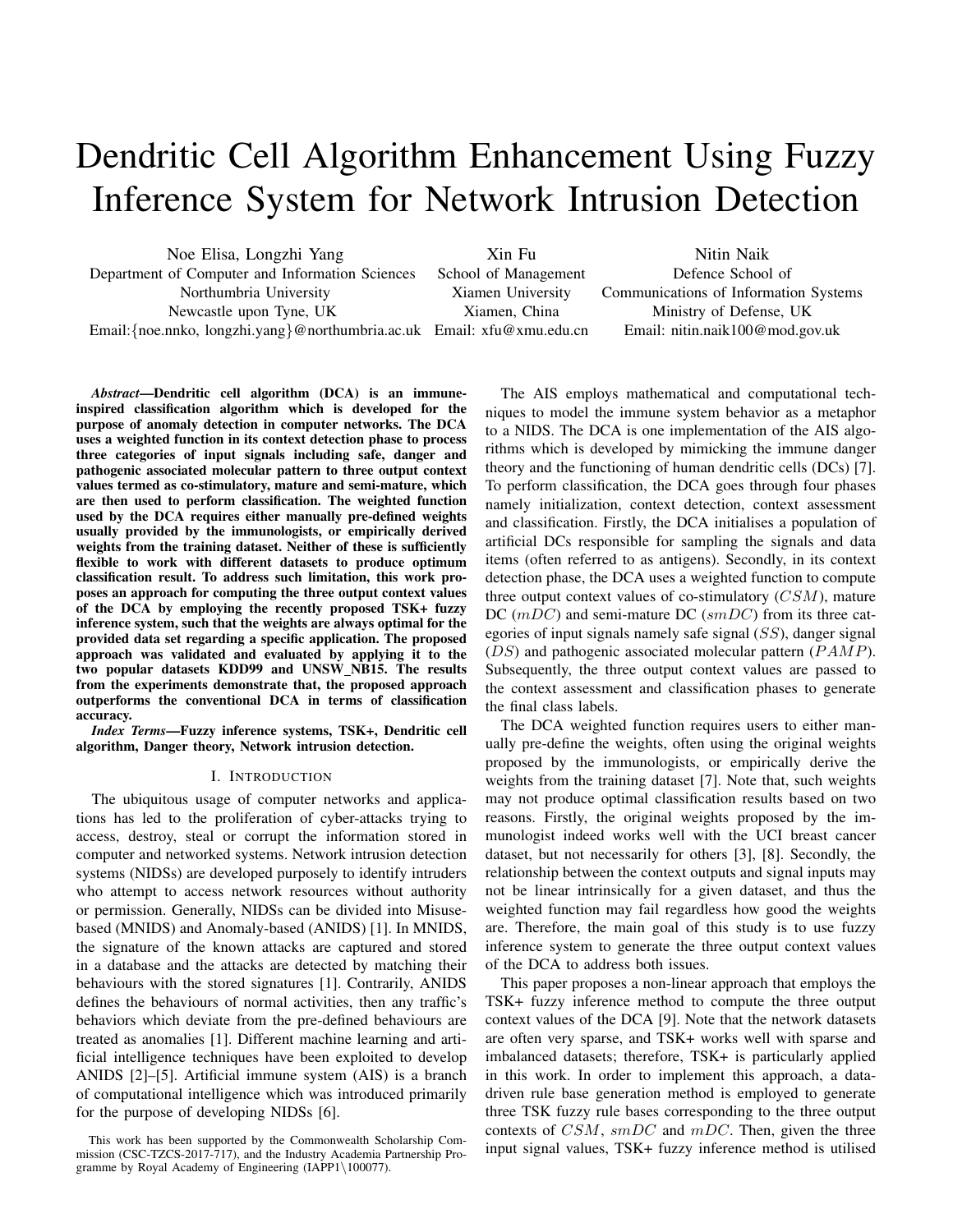to generate the values of  $CSM$ ,  $smDC$  and  $mDC$  from the corresponding TSK fuzzy rule base. Finally, the three context values are correspondingly accumulated in each DC and passed to the context assessment and classification phases to generate the final classification result. The proposed approach is validated and evaluated using two datasets, including the KDD99 [10] and the UNSW\_NB15 [11]. The experimental results demonstrate the effectiveness of the proposed approach in improving the performance of the conventional DCA.

The remainder of this paper is structured as follows. Section II briefly provides the background on the TSK+ fuzzy inference system and DCA. Section III details the proposed approach of DCA context detection using TSK+. Section IV demonstrates the experimentation process followed by the validation and evaluation of the proposed approach and discussions. Section V concludes this study and points out the possible future directions.

#### II. BACKGROUND

This section provides the background information on the TSK+ fuzzy inference system and the DCA algorithm.

### *A. TSK+ Fuzzy Inference System*

Fuzzy inference systems use fuzzy set theory to map a given input feature space to the output space. They have been used in different computer domains to process input data to the intended output values [2], [5], [12]. They are generally represented by two types of models, Mamdani-type [13] and Takagi-Sugeno-Kang (TSK)-type [14]. The Mamdani-type is able to deal with human natural language, thus, requires defuzzification of a fuzzy output. In contrast, the TSK-type produces a crisp value which makes it more useful when crisp outputs are required. The two conventional models cannot work with highly imbalanced or sparse input observations since they require a dense rule base for which the entire input domain is fully covered. Originally introduced by [12], fuzzy interpolation extends the two models to obtain certain conclusion when a given input observation does not overlap with any rule antecedents in the rule base. A number of fuzzy interpolation techniques have been introduced in the literature [15]–[18].

Traditional TSK fuzzy inference systems are only applicable to problems with dense rule bases [9], but TSK+ allows inference to be made with sparse, dense, or imbalanced rule bases. Using TSK+, consequence of an uncovered input can be interpolated from its neighboring rules [9]. Fuzzy interpolation also simplifies fuzzy models by omitting those rules which can be approximated from their neighbouring ones in the rule base. Consider a sparse TSK rule base which contains the following  $n$  rules:

$$
R_1: \textbf{IF } x_1 \text{ is } Y_1^1 \text{ and } \cdots x_j \text{ is } Y_j^1 \cdots \text{ and } x_m \text{ is } Y_m^1
$$
  
**THEN**  $w = f_1(x_1, \cdots, x_m),$ 

$$
R_n: \textbf{IF } x_1 \text{ is } Y_1^n \text{ and } \cdots x_j \text{ is } Y_j^n \cdots \text{ and } x_m \text{ is } Y_m^n
$$
  
**THEN** 
$$
w = f_n(x_1, \cdots, x_m),
$$

... ...

where  $Y_j^i$ ,  $(i \in \{1, 2, \dots, n\}$  and  $j \in \{1, 2, \dots, m\}$ , represents a normal and fuzzy convex polygon that can be conveniently denoted as  $(y_{j1}^i, y_{j2}^i, \dots, y_{j\nu}^i)$ , v indicates the number of odd points of the fuzzy set. Consider an input observation  $I = (Y_1^*, Y_2^*, \cdots, Y_m^*)$ , TSK+ uses the following steps to generate a crisp inference result:

Step 1: Calculate the similarity degrees between the given input observations  $(Y_1^*, Y_2^*, \cdots, Y_m^*)$  and every individual rule  $R_i$  in the rule base with the rule antecedents  $(Y_1^i, Y_2^i, Y_3^i, \dots, Y_m^i)$  using the following equation:

$$
S(Y_j^i, Y_j^*) = \left(1 - \frac{\sum_{q=1}^v |y_{jq}^i - y_{jq}^*|}{v}\right) \cdot (Df) , \qquad (2)
$$

where  $Df$  is known as *distance factor*, which is used to determine the distance between the two fuzzy sets. The value of  $Df$  is determined by:

$$
Df = 1 - \frac{1}{1 + e^{(-cd+5)}},\tag{3}
$$

where  $c$  is an adjustable sensitivity factor, and  $d$  represents the distance (usually Euclidean distance) between the two fuzzy sets. Particularly,  $c$  is a positive real number. Note that, the smaller value of  $c$  leads to a similarity degree which is more sensitive to the distance between the two fuzzy sets.

Step 2: Compute the firing strength of each rule by aggregating the similarity degrees between the given input observation and its antecedents using Equation 4:

$$
\alpha_i = S(Y_1^*, Y_1^i) \wedge S(Y_2^*, Y_2^i) \wedge \cdots \wedge S(Y_m^*, Y_m^i) , \qquad (4)
$$

where  $\wedge$  is a t-norm operator often implemented as a minimum operator.

Step 3: The final output is generated by aggregating the sub-consequences from all rules using Equation 5:

$$
w = \sum_{i=1}^{n} \alpha_i \cdot f_n(x_1, \cdots, x_m) / \sum_{i=1}^{n} \alpha_i .
$$
 (5)

#### *B. Dendritic Cell Algorithm*

(1)

The DCA is used to classify input data instances either as normal (i.e., semi-mature context) or as anomalous (i.e., mature context) [7]. The key steps of the DCA is reviewed in this section.

*1) Dataset Pre-processing:* Feature selection approach is firstly applied to select the most important features, and there are many feature selection approaches available in the literature, such as hierarchical quotient spaces-based feature selection [19]. The information gain method is often used with the DCA algorithm due to its efficiency and effectiveness. Typically, the features with high information gain are ranked higher than other because they have stronger influence in classifying the data instances [20].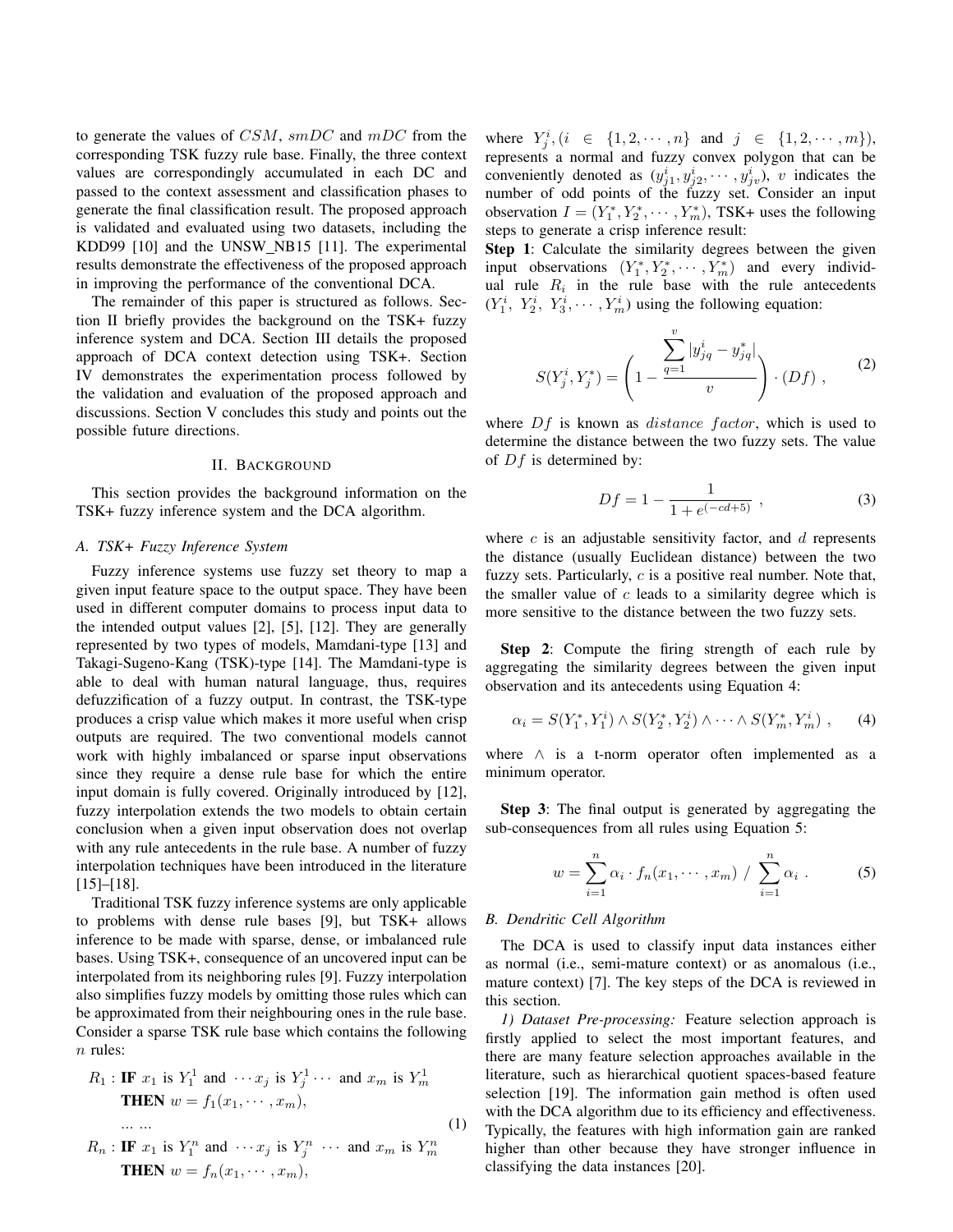Briefly, given a dataset  $S$ , the information gain of an attribute  $F$  can be evaluated by using Equation 6 [20]:

$$
G(S, F) = H(S) - \sum_{v \in values(F)} \frac{|S_v|}{|S|} * H(S_v), \quad (6)
$$

where  $values(F)$  represents the whole set of potential values that attribute F may take,  $S_v$  is a subset of S each having value  $v$  for attribute  $F$ ,  $G$  is the information gain, and  $H$  is the entropy. In particular, the entropy  $H$  is computed as:

$$
H(S) = \sum_{i=1}^{i=2} -p_i * log_2 p_i,
$$
 (7)

where  $p_i$  is the probability of class i in the dataset S based on the values of attribute  $F$ . The higher the entropy is, the higher the information the corresponding attribute provides. A threshold is set so that, only attributes with higher information gains than this threshold are retained in the dataset for further processing.

*2) Signal Categorisation:* After data pre-processing, the DCA categorises the input features into three signal groups of SS, DS and PAMP. In order to find a relevant subset of features for each signal category, in this work, signal categorisation is performed by maximising the feature-class mutual information. The mutual information,  $I(F; C)$  between two random features  $F$  and  $C$  is the amount of information that C gives about F.  $I(F; C)$  is calculated using the following equation:

$$
I(F;C) = \sum_{f \in values(F), c \in values(C)} p(f,c) * log(\frac{p(f,c)}{p(f)p(c)}),
$$
\n(8)

where  $p(f, c)$  is the joint probability of values of f and c being taken,  $p(f)$  and  $p(c)$  are the marginal probability of attributes values  $f$  and  $c$  being taken respectively.

The following two steps are used to categorise each selected feature in Section II-B1 to its signal category.

Step 1: Compute the feature-class mutual information between each selected attribute and each class presented in the dataset (i.e., normal class and anomalous class) by using Equation 8.

Step 2: If an attribute has a higher mutual information with the normal class (maximising) and significant lower mutual information with the anomalous class (minimising), it is categorised as SS. If an attribute has higher mutual information with the anomalous class (maximising) but significant lower mutual information with the normal class (minimising), it is categorised as PAMP. Otherwise, the feature is categorised as DS.

*3) Data Sampling through DCs:* Subsequently, a population of artificial DCs is initialised in a pool and the DCA moves to the sampling stage. Generally, for most of the implementation, the population contains 100 DCs [7]. Each DC randomly samples data items. Also, each DC is assigned a migration threshold to limit the time-span it spends for data items sampling; a DC matures once it stops sampling data based on a pre-defined threshold. A pre-defined number of mature DCs (often 10) are selected randomly from the pool for further processing in three DCA phases below [7]. Note that, once the DCs are done with the classification of data items they have sampled, DCs are reset and returned to the sampling population in order to maintain the population size. This process continues for the implementation of an NIDS along with the collection of new input data in time line.

1. DC Context Detection: In this phase, the selected DCs for sampling use a set of pre-defined weights and the signal values to compute  $CSM$ ,  $smDC$  and  $mDC$  by employing a weighted summation function as expressed as follows:

$$
C[CSM, smDC, mDC] =
$$
  
\n
$$
\frac{(W_{PAMP} * C_{PAMP}) + (W_{SS} * C_{SS}) + (W_{DS} * C_{DS})}{W_{PAMP} + W_{SS} + W_{DS}},
$$
\n(9)

where  $C_{PAMP}$ ,  $C_{DS}$  and  $W_{SS}$  are the values of  $PAMP$ , DS and SS respectively, which are generated by aggregating the assigned features values. The weights  $(W_{PAMP}, W_{SS}$  and  $W_{DS}$ ) are pre-defined by the user or derived empirically from the dataset. Note that, DCs accumulate the values of CSM, smDC and mDC of all the data items they sample overtime. As soon as the cumulative CSM exceeds the assigned migration threshold, the DCs cease to sample any more data items and then move to the context assessment phase. In this process, a single data instance may be sampled by multiple DCs. The CSM's migration threshold is determined from the characteristic behaviour of the dataset and the amount of data instances the DCs can collect.

- 2. DC Context Assessment: The values of the cumulative  $smDC$  and  $mDC$  obtained from the context detection phase are compared in each DC. If the value of the  $smDC$  is greater than  $mDC$ , then a DC goes to semimature context (i.e., context=0, and in this case each DC regards the corresponding data items as normal), otherwise it goes to mature context (i.e., context=1, and in this case, each DC regards the data item as anomalous).
- 3. Classification: The mature context antigen value  $(MCAV)$  of each collected data item is computed in this phase, by dividing the number a data item being presented in the mature context (anomalous) to the total number of times it is presented by DCs. If the  $MCAV$  value is greater than the  $MCAV$ 's anomaly threshold, the data item is classified as anomalous otherwise normal. The  $MCAV$ 's anomaly threshold is often determined from the training dataset by taking the percentage of the anomalous records present.

#### III. DC CONTEXT DETECTION USING TSK+

This work proposes a new approach for DC context detection using TSK+, as shown in Figure 1. Without losing generality, suppose a DC sampled  $m$  data items (i.e.,  $di_1, di_2, \ldots di_m$ , and stops sampling as its accumulated  $CSM$  value reaches the threshold. The DCA algorithm constantly calculates the  $CSM$ ,  $smDC$  and  $mDC$  value for each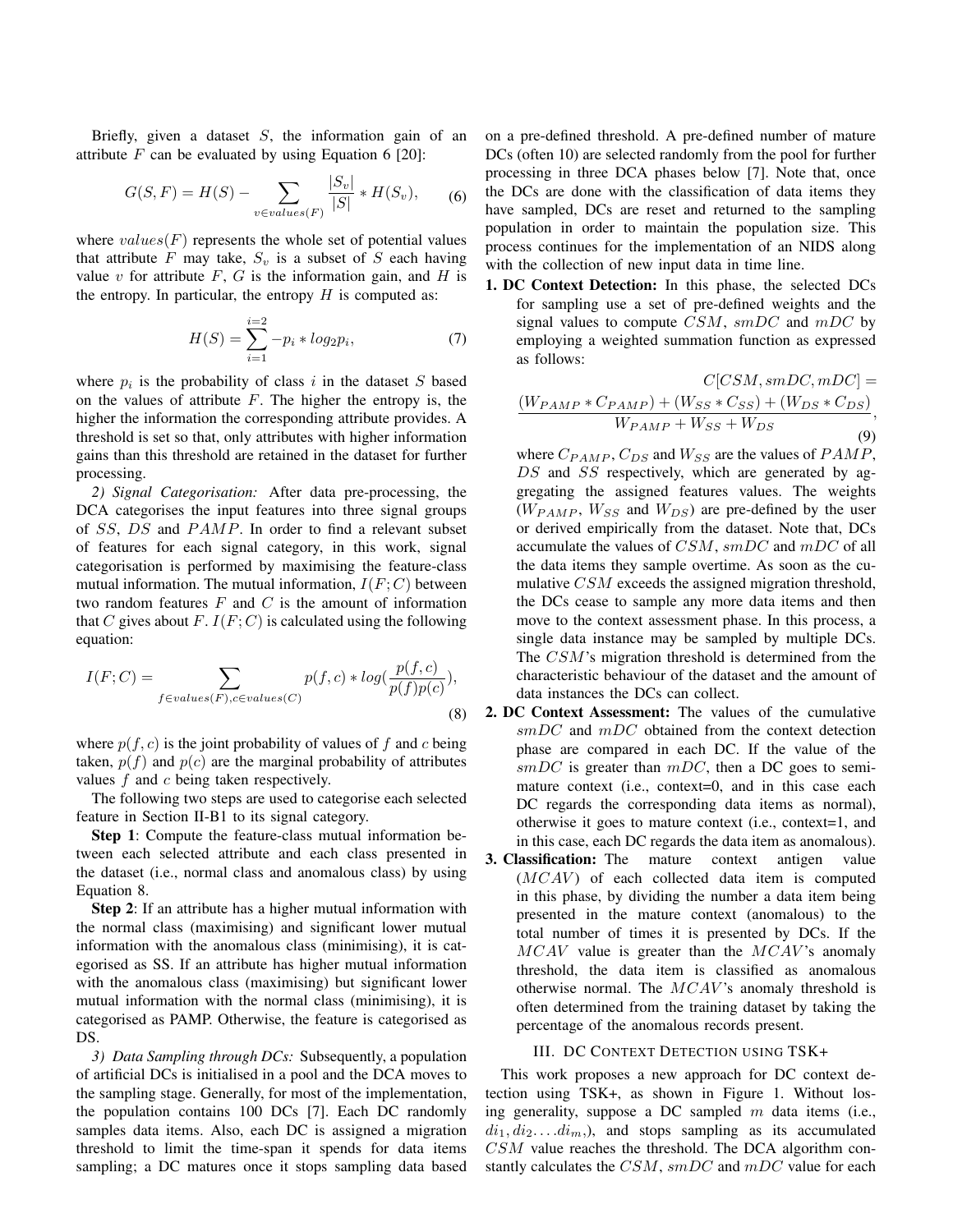data item  $di_j$   $(1 \leq j \leq m)$  using the TSK+ inference approach. Then, the DC's cumulative  $CSM$ ,  $smDC$  and  $mDC$ values are calculated by accumulating the  $CSM$ ,  $smDC$  and  $mDC$  values for all the data items in the DC for the next phase DC context assessment.



Figure 1: Overview of the proposed system

### *A. Overview*

For a given data item with its  $SS$ ,  $DS$ , and  $PAMP$  values, the TSK+ approach reviewed in Section II-A takes these values as input and produces the  $CSM$ ,  $smDC$  and  $mDC$  for this data instance as output. A TSK+ fuzzy inference approach is comprised of two parts, an inference engine and a rule base. The inference engine has been presented in Section II-A, therefore, the focus here is the generation of the fuzzy rule bases.

There are generally two ways for rule base generation, data-based or knowledge-based. This work takes the databased approach. Take the  $CSM$  rule base generation as an example in this subsection. The rule base is initialised by using an artificial training dataset calculated using Equation 9 for a given training data set; and each data instance has four features  $(SS, DS, PAMP, CSM)$ . The process of the rule base generation for CSM is illustrated in Figure 2, which consists of three main steps, including clustering, rule base initialisation and optimisation, as detailed in the following subsections.



Figure 2: The TSK+ fuzzy rule base generation

#### *B. Clustering*

The K-Means clustering algorithm is applied to the artificial data set first to group similar artificial data instances into clusters based on the three input features (i.e., SS, DS, and  $PAMP$ ) and one output feature (i.e.,  $CSM$ ). Note that the number of clusters needs to be determined for the clustering algorithm, which can be implemented in multiple ways. The Elbow method is particularly utilised in this work to predetermine the number of clusters  $k$  for the K-Means algorithm due to is popularity [9].

# *C. Rule Base Initialisation*

Once the required clusters have been formed, each of the  $k$  individual cluster is used to define one TSK fuzzy rule, which jointly initialise the raw rule base. Given the ith determined cluster  $c_i$  consisting of items represented by their three input signals associated with the output  $CSM$  context, the corresponding TSK fuzzy rule  $R_i$  can be generated as follows:

$$
R_i: \text{IF } SS \text{ is } Y_1^i \text{ and } DS \text{ is } Y_2^i \text{ and } PAMP \text{ is } Y_3^i,
$$
  
THEN  $CSM = f_i(SS, DS, PAMP)$ , (10)

where  $Y_v^i$  ( $v = (1, 2, 3)$ ) are fuzzy sets representing the cluster on its SS, DS, and PAMP dimensions, respectively. For simplicity, this work utilizes triangular membership functions, therefore  $Y_v^i = (y_{v1}^i, y_{v2}^i, y_{v3}^i)$ . The core of the fuzzy set is defined as the cluster centre, whilst the support of the fuzzy set is obtained from the span of the cluster.

The consequent of the CSM TSK fuzzy rule regarding cluster  $c_i$  is a polynomial function of the SS, DS and  $PAMP$ values for any given input observation. In this work, a first order polynomial is used due to its simplicity, which is given by:

$$
CSM = f_i(SS, DS, PAMP) = \rho_0^i + \rho_1^i SS + \rho_2^i DS
$$
  
+  $\rho_3^i PAMP$ , (11)

where  $\rho_0^i$ ,  $\rho_1^i$ ,  $\rho_2^i$ ,  $\rho_3^i$  are constant parameters.

### *D. Rule Base Optimisation*

The genetic algorithm (GA) is employed in this work to optimise the parameters of the raw rule base in this work. The GA is chosen in this work due to its ability to easily achieve the better balance between exploitation and exploration of search space simply by setting well its parameters (i.e.; mutation and crossover rates). The GA utilises adaptive metaheuristic search techniques to find an approximate solution to the optimization problems. The algorithm starts by initialising a population with random individuals. It then uses the techniques inspired by evolutionary biology such as mutation, selection, crossover and elitism to evaluate each individual in every generation and selects the best individuals who survive to the next generation. Gradually, more effective individuals are evolved over several iterations until a specified level of performance or maximum number of generations is reached.

In this work, the initial population  $\mathbb{P} = \{I_1, I_2, ..., I_{|\mathbb{T}|}\}\$ is formed by taking the initialised raw rule base and its random variations. Here, I represents an individual and  $|\mathbb{T}|$  is the size of the population which is a problem-specific adjustable parameter, typically in a range from tens to thousands, with 20-50 being widely used [5], [9].

Assume that an initialised CSM raw rule base contains k rules as shown in Figure 2. In each population  $(\mathbb{P})$ , an individual  $(I)$  is designated as a possible solution that comprises of all parameters of the polynomial functions for the TSK rule consequent, which is given by  $I =$  $\{\rho_0^1, \rho_1^1, \rho_2^1, \rho_3^1, ..., \rho_0^i, \rho_1^i, \rho_2^i, \rho_3^i, ..., \rho_0^k, \rho_1^k, \rho_2^k, \rho_3^k\}$ , where k is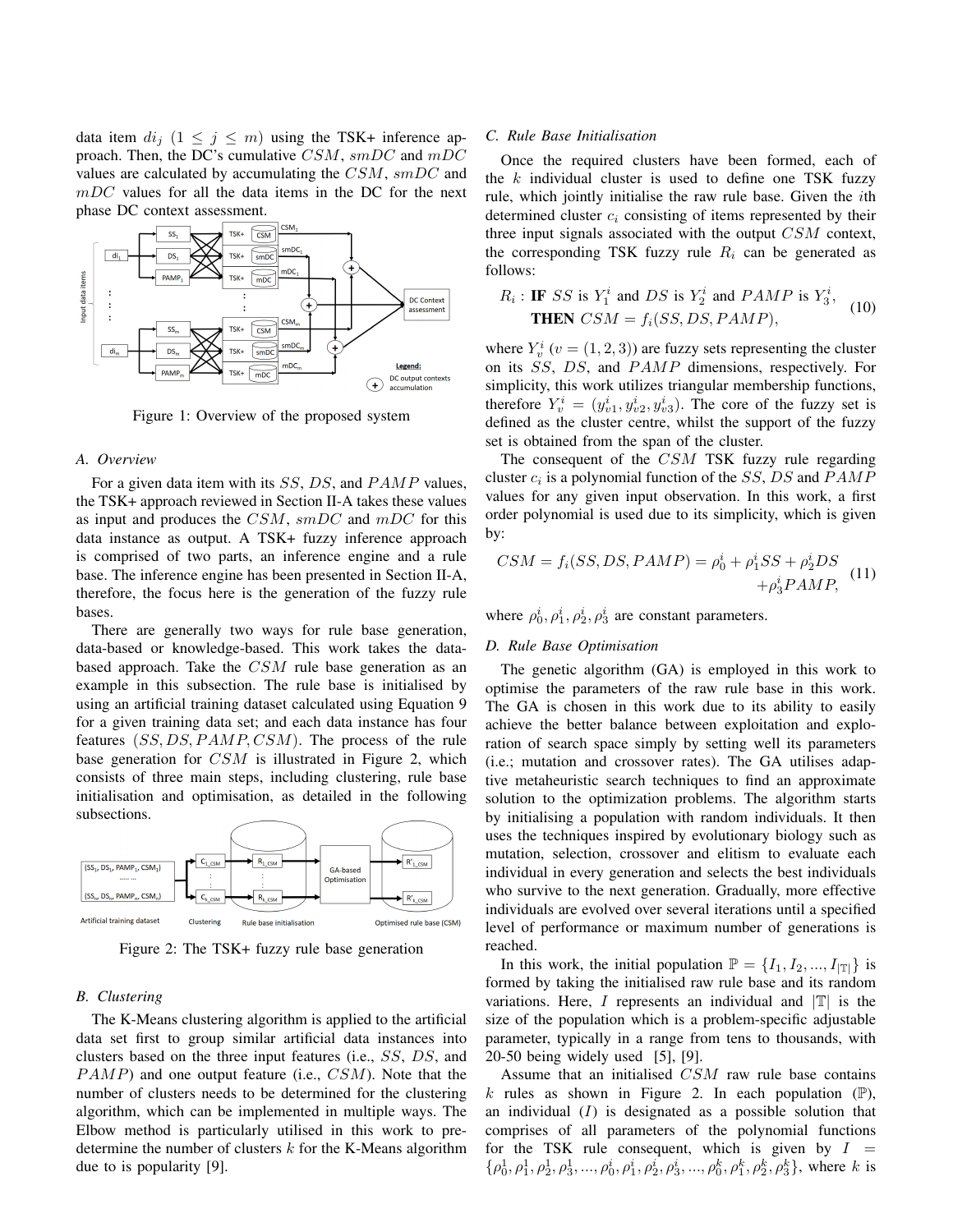the total number of rules in the current raw rule base. Note that the individuals may be designed to also include the parameters for all fuzzy sets, but this is not considered in this work for efficiency. In this work, a single point crossover and mutation are applied.

Note that, the rule base generation process for  $CSM$  is also applied for  $smDC$  and  $mDC$ , resulting in three rule bases to support the DCA. The performance of each individual is evaluated by the classification accuracy of the DCA. More concretely, the values of  $CSM$ ,  $smDC$  and  $mDC$  computed from the resultant polynomial functions are used by the DCA algorithm to determine the classification accuracy for each individual. In this system, GA terminates when the pre-specified maximum number of iterations is reached or the classification accuracy of the DCA exceeds the pre-defined threshold of the optimum accuracy. When the GA terminates, the optimal solution is taken from the fittest individual in the current population. From this, the optimised constant parameters are used to form the optimised rule base for the CSM output context, so as for smDC and mDC.

Once the three optimised rules bases for CSM,  $smDC$  and  $mDC$  are generated, they can be used to work with the DCA for classification tasks by providing the context values for each DC. From this, the DCA algorithm continues for the context assessment stage and the classification stage as introduced in Section II-B.

#### IV. EXPERIMENTATION

The proposed approach is validated using 10% of the KDD99, and UNSW NB15 datasets. All attack types present in these datasets are categorised into anomaly class.

# *A. KDD99 Dataset Description*

The KDD99 dataset was generated to support the development of NIDSs [10]. The dataset is divided into two sets for training and testing. Each data item has 41 features. The training dataset contains 494,021 records (97,278 normal and 396,743 anomalous) while the testing dataset comprises of 311,029 records (60,593 normal and 250,436 anomalous).

# *B. UNSW NB15 Dataset Description*

The UNSW\_NB15 dataset was made publicly available in 2015 to support the evaluation of modern NIDSs [11]. It contains nine new modern attack types which are not present in the KDD99 dataset including Reconnaissance, Shellcode, Exploit, Fuzzers, Worm, DoS, Backdoor, Analysis and Generic. It is further divided into training and testing sets. Each data instance in this data set has 49 features including the class label. The training dataset contains 175,341 records (56,000 normal and 119,341 anomalous) while the testing dataset comprises of 82,332 records (37,000 normal and 45,332 anomalous).

# *C. Dataset Pre-processing*

Once the information gain method is applied to the two training datasets, ten and seventeen features are selected for the KDD99 and UNSW NB15 datasets, respectively. Consequently, the feature-class mutual information is used to

categorise the features into SS, DS and PAMP. Each feature is normalized using the min-max normalisation as in [5], then the value of each signal is equal to the average ot the assigned features. The features were categorised as follows.

For the KDD99 dataset,  $DS = \{$ count and srv count $\}$ ,  $SS=\{\text{logged_in, srv\_different\_host\_rate and dst\_host\_count}\},\$  $PAMP=\{server_rate, \text{ } srv\_serveror\_rate, \text{ } same\_srv\_rate,$ dst\_host\_serror and dst\_host\_rerror\_rate}.

For the UNSW\_NB15 dataset,  $DS=\{sbytes, \text{dbytes}, \text{dbytes}\}$ dload and dmean},  $SS = \{d$ pkts, sttl, smean, ct\_state\_ttl, ct dst sport ltm and ct srv dst  $\}$ ,  $PAMP = \{dur, rate, dt1,$ sload, ct\_srv\_src, ct\_src\_dport\_ltm and ct\_dst\_src\_ltm}.

# *D. DCs Initialisation and Sampling*

A population of 100 DCs is used and 10 DCs are selected at once to sample the signals and data items as it was a common practice in [3], [7]. From the characteristic behavior of the two datasets, the CSM's migration threshold is set to 300 and 250 for the KDD99 and UNSW\_NB15 dataset respectively.

# *E. TSK Rule Base Generation*

The TSK fuzzy rule base is generated using the following steps:

Step 1: The Optimal Number of Clusters for Each Context: The optimal number of clusters generated after applying the Elbow method and K-Means clustering method for each output context are highlighted in Table I.

Table I: The number of clusters for each context

|                    | smDC | mD |
|--------------------|------|----|
| Number of clusters |      |    |

Step 2: TSK Fuzzy Rule Extraction: Each determined cluster is used to form a rule antecedent contributing to a total of seven (7) rule antecedents in each rule base. The GA parameters used to optimise the constant parameters of the polynomial functions of the TSK consequent are; mutation rate of 0.1, crossover rate of 0.95, 250 number of iterations and 50 number of individuals in a population.

Details are omitted to conserve space, but the TSK+ examples from fuzzy rule generation to classification using few data items are demonstrated step by step in [5], [9].

#### *F. DCA Context Assessment and Classification*

The percentage of anomalous data items present in the KDD99 training dataset is 0.80 (i.e., 396,743 out of 494,021 records), therefore, the MCAV's anomaly threshold is set to 0.80. Similarly, the percentage of anomalous data items present in the UNSW NB15 training dataset is 0.68 (i.e., 119,341 out of 175,341 records), therefore, the anomaly threshold is set to 0.68.

#### *G. Results and Discussion*

The classification performance obtained for the KDD99 and UNSW\_NB15 training datasets are 97.89% and 92.45% respectively whilst the testing datasets for the KDD99 and UNSW NB15 produced a classification performance of